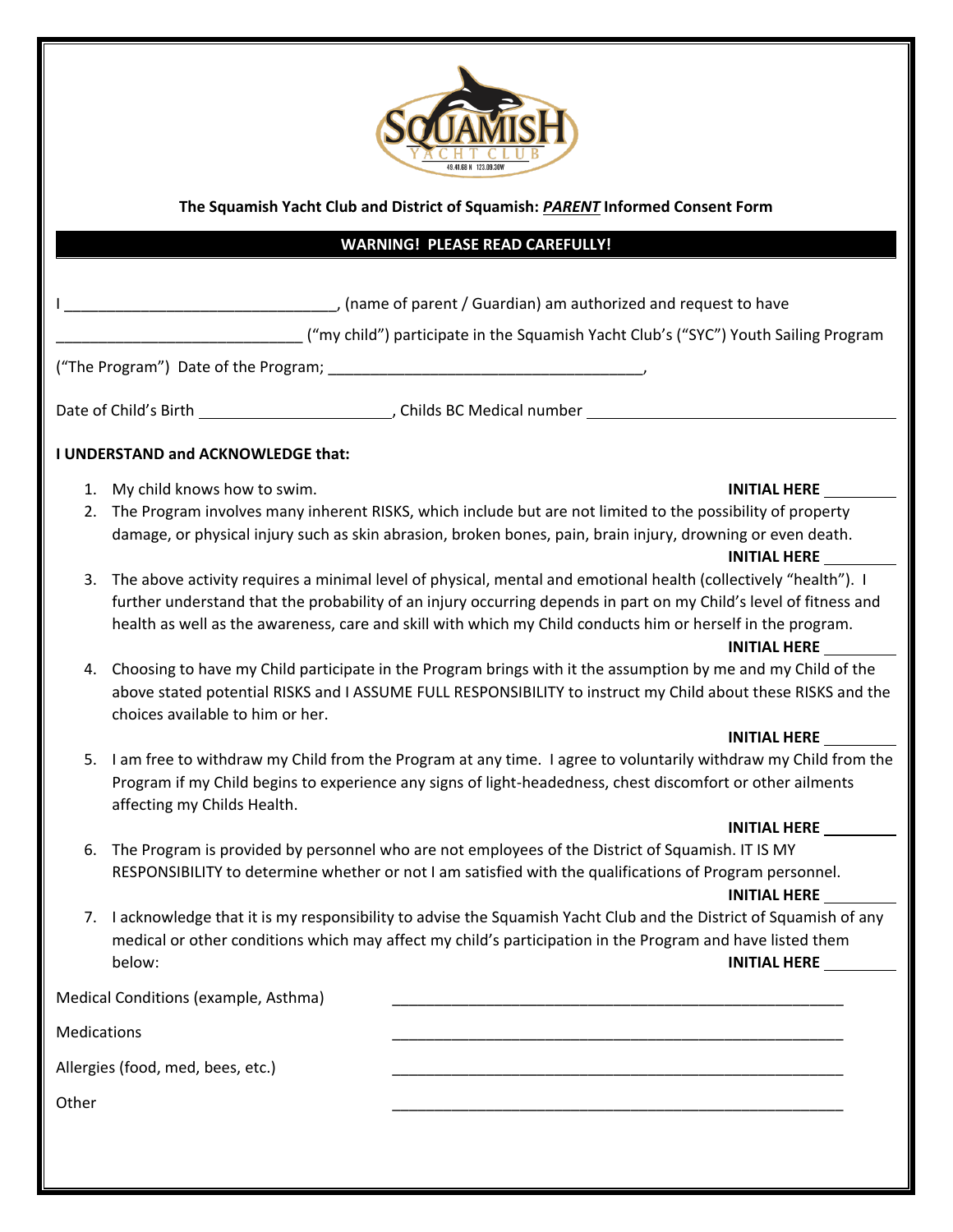| In the event that my child requires medical attention, I consent to my child being transported to the nearest<br>8.<br>emergency centre, including by ambulance if necessary.                                                                                                                                                                                                                                                                                                                                                                                                                                                                                                                                                                       |         |                                                                                                               |  |  |
|-----------------------------------------------------------------------------------------------------------------------------------------------------------------------------------------------------------------------------------------------------------------------------------------------------------------------------------------------------------------------------------------------------------------------------------------------------------------------------------------------------------------------------------------------------------------------------------------------------------------------------------------------------------------------------------------------------------------------------------------------------|---------|---------------------------------------------------------------------------------------------------------------|--|--|
|                                                                                                                                                                                                                                                                                                                                                                                                                                                                                                                                                                                                                                                                                                                                                     |         | INITIAL HERE __________                                                                                       |  |  |
| Photos and or Video of my child may be used for promotional purposes.<br>9.                                                                                                                                                                                                                                                                                                                                                                                                                                                                                                                                                                                                                                                                         |         | <b>INITIAL HERE</b>                                                                                           |  |  |
| I declare that I have read, understood and I agree to the contents of the INFORMED CONSENT form in its entirety this                                                                                                                                                                                                                                                                                                                                                                                                                                                                                                                                                                                                                                |         |                                                                                                               |  |  |
| _____________________day of______________________20_______.                                                                                                                                                                                                                                                                                                                                                                                                                                                                                                                                                                                                                                                                                         |         |                                                                                                               |  |  |
|                                                                                                                                                                                                                                                                                                                                                                                                                                                                                                                                                                                                                                                                                                                                                     |         | Parents Name (print): 2008 2012 2022 2023 2024 2022 2023 2024 2022 2023 2024 2022 2023 2024 2022 2023 2024 20 |  |  |
|                                                                                                                                                                                                                                                                                                                                                                                                                                                                                                                                                                                                                                                                                                                                                     |         |                                                                                                               |  |  |
| Emergency Contact Name: 1990 1990 1991 1992 Cell: Cell: 2008 2010 2010 2010 2010 2010 2011 2012 2020 2011 2020                                                                                                                                                                                                                                                                                                                                                                                                                                                                                                                                                                                                                                      |         |                                                                                                               |  |  |
|                                                                                                                                                                                                                                                                                                                                                                                                                                                                                                                                                                                                                                                                                                                                                     |         |                                                                                                               |  |  |
| The Squamish Yacht Club Release of Liability, Waiver of claims, assumption of risk and indemnity agreement:                                                                                                                                                                                                                                                                                                                                                                                                                                                                                                                                                                                                                                         |         |                                                                                                               |  |  |
| Please note that by signing the agreement, you give up the right to sue for any injury or damages howsoever                                                                                                                                                                                                                                                                                                                                                                                                                                                                                                                                                                                                                                         |         |                                                                                                               |  |  |
|                                                                                                                                                                                                                                                                                                                                                                                                                                                                                                                                                                                                                                                                                                                                                     | caused. |                                                                                                               |  |  |
| To: The Squamish Yacht Club and its directors, officers, employees, representatives and agents (collectively called "the<br>Agents")                                                                                                                                                                                                                                                                                                                                                                                                                                                                                                                                                                                                                |         |                                                                                                               |  |  |
|                                                                                                                                                                                                                                                                                                                                                                                                                                                                                                                                                                                                                                                                                                                                                     |         |                                                                                                               |  |  |
| myself, my personal representatives heirs and assigns.                                                                                                                                                                                                                                                                                                                                                                                                                                                                                                                                                                                                                                                                                              |         |                                                                                                               |  |  |
| I agree as a precondition to my participation in all events organised by the Squamish Yacht Club and / or "the<br>1.<br>Agents" including, but not limited to: any activity that happens on or off the water or docks such as Sailing,<br>Kayaking, games (collectively referred to as "the Activities") and in further consideration of the "Squamish Yacht<br>Club" allowing me to do so, that I will be strictly bound by the terms of this Release of Liability, Waiver of Claims,<br>Assumption of Risk and Indemnity Agreement ("the Agreement")                                                                                                                                                                                              |         |                                                                                                               |  |  |
| 2. I acknowledge that "the Activities" involve inherent risks and dangers that may cause serious injury and                                                                                                                                                                                                                                                                                                                                                                                                                                                                                                                                                                                                                                         |         |                                                                                                               |  |  |
| possible death to participants.<br>3. I fully understand that the risks and dangers associated with my participation in "the Activates" and accept same                                                                                                                                                                                                                                                                                                                                                                                                                                                                                                                                                                                             |         |                                                                                                               |  |  |
| entirely at my own risk.<br>I hereby waive any and all claims which I may have against "The Squamish Yacht Club" and "the Agents" and<br>4.<br>release "the Squamish Yacht Club" from all liability for injury, death, property damage, or any other loss<br>sustained by me as a result of my participation in "the Activities", due to any cause whatsoever; including<br>negligence, breach of contract, or breach of any statutory or other duty of care by "The Squamish Yacht Club"<br>and or "the agents".<br>I appreciate that "the Agreement" limits the liability of "the Agents" to the same extent as it limits the liability of<br>5.<br>"The Squamish Yacht Club", even though "The Agents" are not formal parties to "The Agreement" |         |                                                                                                               |  |  |
| I AM 19 YEARS OLD OR OLDER AND I HAVE READ AND UNDERSTAND "THE AGREEMENT" AND I UNDERSTAND THAT<br>THIS DOCUMENT CONTAINS A PROMISE NOT TO SUE "THE SQUAMISH YACHT CLUB" AND/OR "THE AGENTS" AND<br>THAT IT CONTAINS A RELEASE OF LIABIITY AND AN INDEMNITY FOR ALL CLAIMS.                                                                                                                                                                                                                                                                                                                                                                                                                                                                         |         |                                                                                                               |  |  |
|                                                                                                                                                                                                                                                                                                                                                                                                                                                                                                                                                                                                                                                                                                                                                     |         |                                                                                                               |  |  |
|                                                                                                                                                                                                                                                                                                                                                                                                                                                                                                                                                                                                                                                                                                                                                     |         |                                                                                                               |  |  |
|                                                                                                                                                                                                                                                                                                                                                                                                                                                                                                                                                                                                                                                                                                                                                     |         |                                                                                                               |  |  |